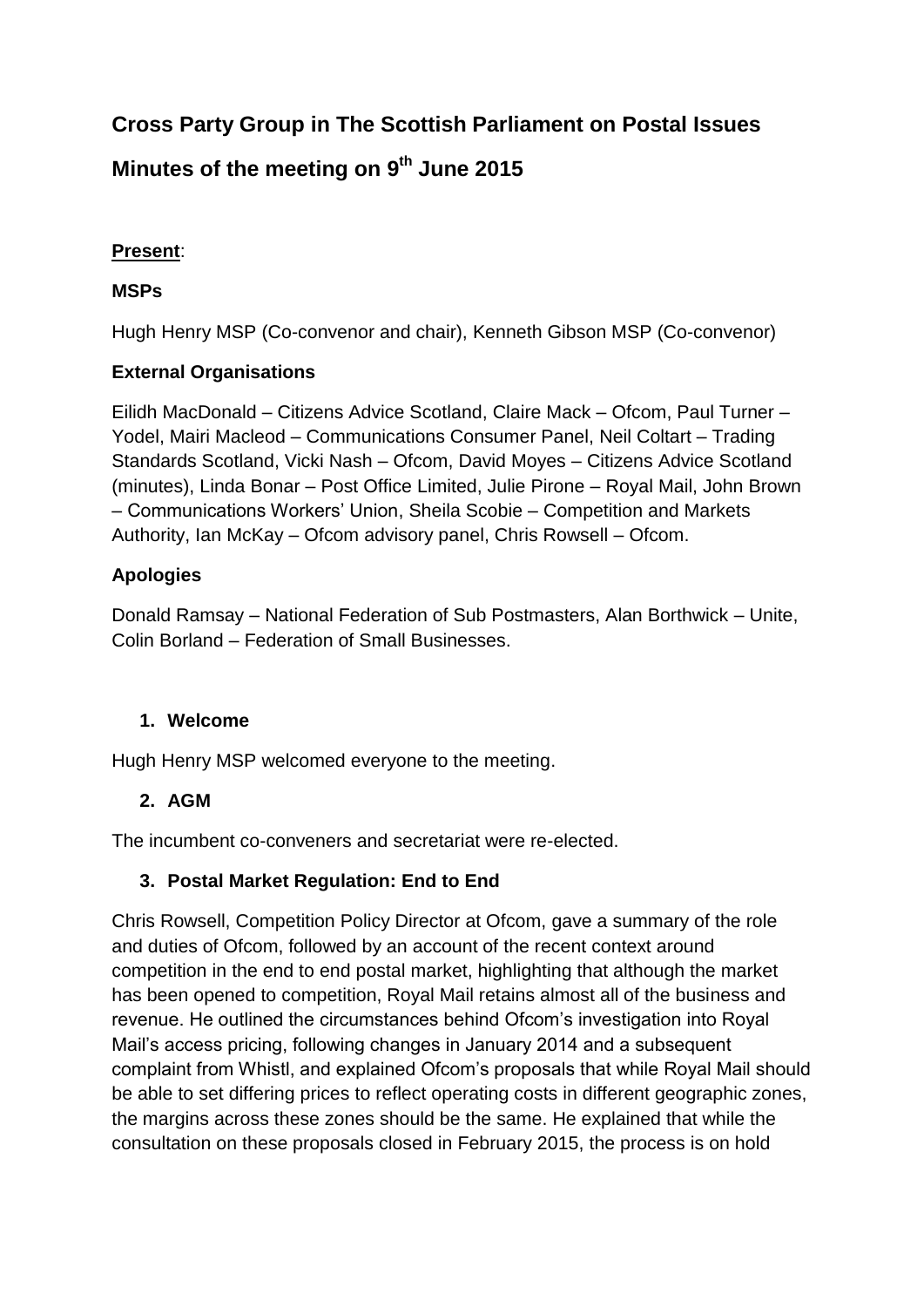after Whistl suspended their end to end delivery service in May. He then provided an outline of the nature of future work to be carried out by Ofcom.

Hugh Henry MSP questioned whether Whistl's withdrawal from the market indicates that no competitor to Royal Mail could survive. Mr Rowsell clarified that Whistl had not made a final decision and that Ofcom did not expect a major new entrant to the postal market, which is in structural decline, as elsewhere in the world new entrants have achieved no more than a 15% market share. Mr Rowsell also commented that while Whistl had mitigated any disruption for customers, the decision clearly has negative implications for the workforce.

Ian Mackay asked whether, in the absence of any change of significant end to end competition, Ofcom would see a future postal market operating with competition between access providers using a single national network, giving the examples of telecoms market with OpenReach and the rail market with Railtrack. Mr Rowsell commented that until Whistl had made a final decision on its position Ofcom wouldn't comment on the implications of any such decision, but that it was difficult to see where any new entrant would come from in future.

John Brown, from the Communication Workers' Union, asked whether Ofcom will be looking at the implication of the UK Government's sell-off of shares in Royal Mail, commenting that private shareholders would be more concerned with profit rather than quality of service. Mr Rowsell clarified that Ofcom has no role in the sale of shares and had no prior knowledge of it.

Kenneth Gibson MSP asked when the universal service obligation could cease to be a universal service obligation, commenting that it could suffer death by a thousand cuts. Mr Rowsell responded that the nature of the USO is statutory, and that regulation of the USO is set out in detail, with much attention to the quality of the service.

There was a discussion around some of the changes in the service provided by Royal Mail including 'collection on delivery' approach in place at a number of post boxes, and Julie Pirone, Royal Mail's Director of External Relations for Scotland, Northern Ireland, North and East England, commented that the policy applies to 167 post boxes in Scotland, with only 3 being in rural areas.

Hugh Henry noted that collection of items from Royal Mail delivery offices is generally more convenient that collecting from other parcel delivery operators. John Brown commented that the CWU would be keen to see investment in convenience for customers and widening access. Julie Pirone highlighted that Royal Mail are able to redeliver items to customers' home address on request.

Mr Henry asked Mr Rowsell whether dealing with regulation of a private company would be different to dealing with one in part-public ownership. Mr Rowsell responded that the Government as public shareholder is treated as any private